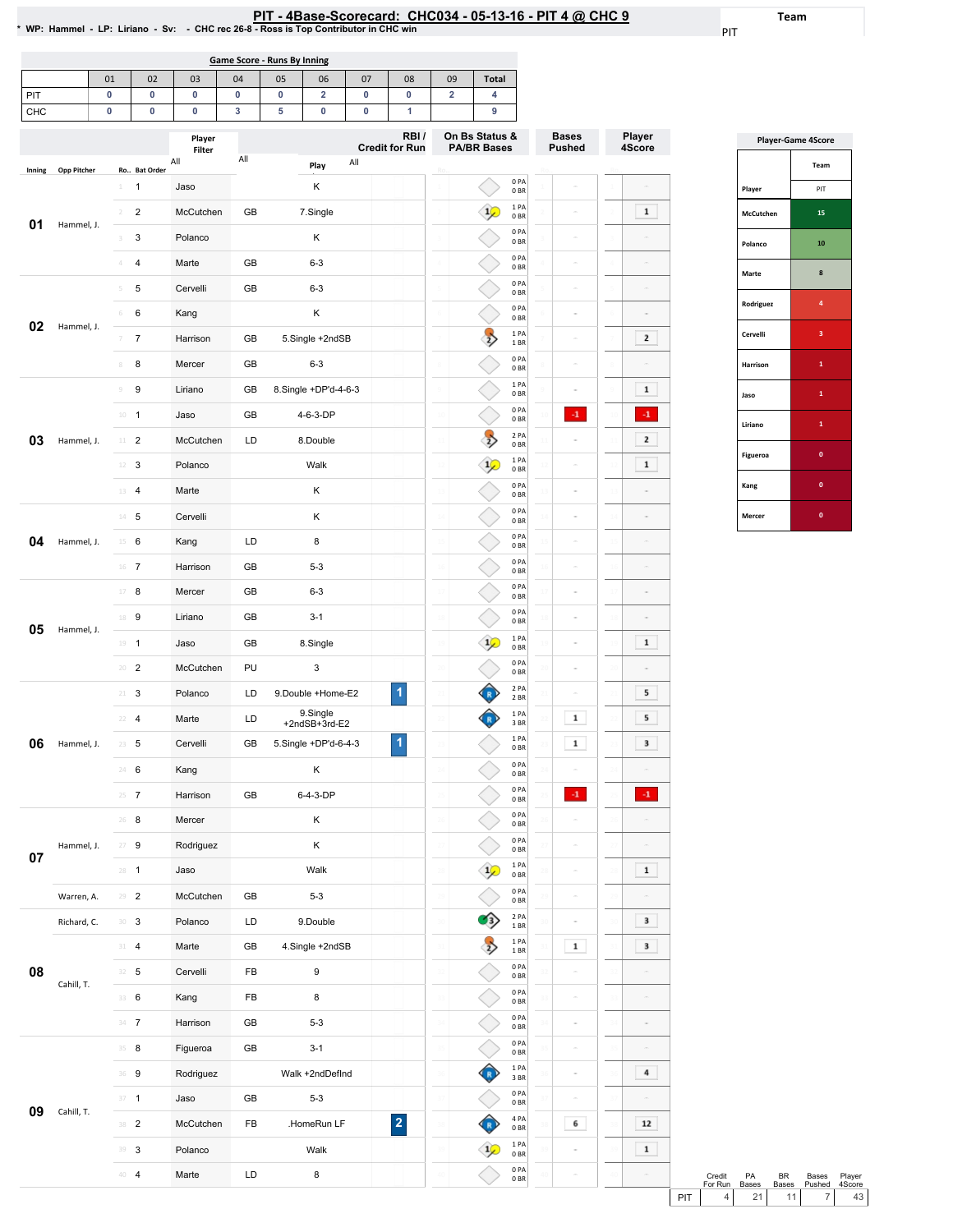## EHC-4Base-Scorecard: CHC034 - 05-13-16 - PIT 4 @ CHC 9 ـ The was defined a series of the Scorecard: CHC034 - 05-13-16 - PIT 4 & CHC 9 ـ wp: Hammel - LP: Liriano - Sv: - CHCrec 26-8 - Ross is Top Contributor in CHC win

| PIT<br>CHC | 0         | 0                | $\pmb{0}$    | $\pmb{0}$     | 0 | $\overline{\mathbf{2}}$<br>$\pmb{0}$ | $\pmb{0}$ | 0                       | $\mathbf 2$ | 4                          |              |        |
|------------|-----------|------------------|--------------|---------------|---|--------------------------------------|-----------|-------------------------|-------------|----------------------------|--------------|--------|
|            | $\pmb{0}$ | $\pmb{0}$        | $\pmb{0}$    | $\mathbf 3$   | 5 |                                      | $\pmb{0}$ | 1<br>RBI/               |             | 9<br>On Bs Status &        | <b>Bases</b> | Player |
|            |           |                  |              |               |   |                                      |           | <b>Credit for Run</b>   |             | <b>PA/BR Bases</b>         | Pushed       | 4Score |
|            |           | $\mathbf{1}$     | Fowler       |               |   | Κ                                    |           | $\vert 0 \vert$         |             | ◆                          |              |        |
|            |           | $\overline{c}$   | Heyward      |               |   | Walk                                 |           | $\overline{\mathbf{0}}$ |             | Ø                          |              |        |
| 01         |           | 3                | Bryant       | LD            |   | 8                                    |           | $\overline{\mathbf{0}}$ |             | ◆                          |              |        |
|            |           | 4                | Rizzo        | GB            |   | $5 - 3$                              |           | $\overline{\mathbf{0}}$ |             | ◆                          |              |        |
|            |           | 5                | Zobrist      |               |   | Κ                                    |           |                         |             | ◆                          |              |        |
|            |           | 6                | Soler        | LD            |   | 9.Single +FO'd-4-6                   |           |                         |             | ♦                          |              |        |
| 02         |           | $\boldsymbol{7}$ | Russell      | GB            |   | 4-6-FO                               |           |                         |             | Ø                          |              |        |
|            |           | 8                | Ross         | LD            |   | 8.Single                             |           |                         |             | ♦                          |              |        |
|            |           | 9                | Hammel       |               |   | Κ                                    |           |                         |             | ◆                          |              |        |
|            |           | $\mathbf{1}$     | Fowler       |               |   | Κ                                    |           |                         |             | ♦                          |              |        |
|            |           | $\overline{c}$   | Heyward      |               |   | Walk                                 |           |                         |             | ¢                          |              |        |
| 03         |           | 3                | Bryant       | PU            |   | $\pmb{4}$                            |           |                         |             | ◆                          |              |        |
|            |           | 4                | <b>Rizzo</b> |               |   | Κ                                    |           |                         |             | ♦                          |              |        |
|            |           | 5                | Zobrist      | LD            |   | 7.Single                             |           |                         |             | $\bigcap$                  |              |        |
|            |           | 6                | Soler        |               |   | Walk                                 |           |                         |             | $\hat{R}$                  |              |        |
| 04         |           | $\boldsymbol{7}$ | Russell      | FB            |   | .HomeRun LF                          |           |                         |             | $\hat{R}$                  |              |        |
|            |           | 8                | Ross         | FB            |   | 9                                    |           |                         |             | ◆                          |              |        |
|            |           | 9                | Hammel       | LD            |   | 8.Single +DP'd-6-4-3                 |           |                         |             | ◆                          |              |        |
|            |           | $\mathbf{1}$     | Fowler       | GB            |   | 6-4-3-DP                             |           |                         |             | ◆                          |              |        |
|            |           | $\overline{c}$   | Heyward      | LD            |   | 8.Single                             |           |                         |             | $\left(\frac{1}{R}\right)$ |              |        |
|            |           | 3                | Bryant       | FB            |   | .HomeRun L-CF                        |           |                         |             | $\widehat{\mathbf{R}}$     |              |        |
|            |           | 4                | Rizzo        | LD            |   | 8.Double                             |           |                         |             | R                          |              |        |
|            |           | 5                | Zobrist      |               |   | Walk                                 |           | $\overline{\mathbf{0}}$ |             | $\hat{R}$                  |              |        |
| 05         |           | 6                | Soler        |               |   | Κ                                    |           | $\overline{\mathbf{0}}$ |             | ♦                          |              |        |
|            |           | $\boldsymbol{7}$ | Russell      |               |   | Κ                                    |           | $\overline{\mathbf{0}}$ |             | ♦                          |              |        |
|            |           | 8                | Ross         | ${\sf FB}$    |   | .HomeRun L-CF                        |           | $\overline{\mathbf{3}}$ |             | $\hat{R}$                  |              |        |
|            |           | 9                | Hammel       |               |   | Κ                                    |           | $\overline{\mathbf{0}}$ |             | ♦                          |              |        |
|            |           | $\mathbf{1}$     | Fowler       | $\mathsf{GB}$ |   | $3 - 1$                              |           | $\overline{\mathbf{0}}$ |             | ◆                          |              |        |
| 06         |           | $\overline{c}$   | Heyward      | LD            |   | $\boldsymbol{7}$                     |           | $\overline{\mathbf{0}}$ |             |                            |              |        |
|            |           | 3                | Bryant       |               |   | Κ                                    |           | $\overline{\mathbf{0}}$ |             |                            |              |        |
|            |           | 4                | Rizzo        | FB            |   | $\overline{7}$                       |           | $\overline{\mathbf{0}}$ |             |                            |              |        |
| $07\,$     |           | 5                | Zobrist      | GB            |   | $4 - 3$                              |           | $\overline{\mathbf{0}}$ |             |                            |              |        |
|            |           | 6                | Soler        | FB            |   | $\bf8$                               |           | $\overline{\mathbf{0}}$ |             |                            |              |        |
|            |           | $\overline{7}$   | Russell      | FB            |   | $\bf8$                               |           | $\overline{\mathbf{0}}$ |             |                            |              |        |
|            |           | 8                | Ross         | LD            |   | 9.Single +2ndPB                      |           | $\overline{\mathbf{0}}$ |             |                            |              |        |
| 08         |           | 9                | Baez         | LD            |   | $\boldsymbol{9}$                     |           | $\overline{\mathbf{0}}$ |             |                            |              |        |
|            |           | $\mathbf{1}$     | Fowler       | LD            |   | 9.Double                             |           | $\blacktriangleleft$    |             |                            |              |        |
|            |           | $\mathbf 2$      | Heyward      | GB            |   | $6 - 3$                              |           | 0                       |             |                            |              |        |



Credit PA BR Bases Player<br>
For Run Bases Bases Pushed 4Score<br>
CHC 9 27 18 27 81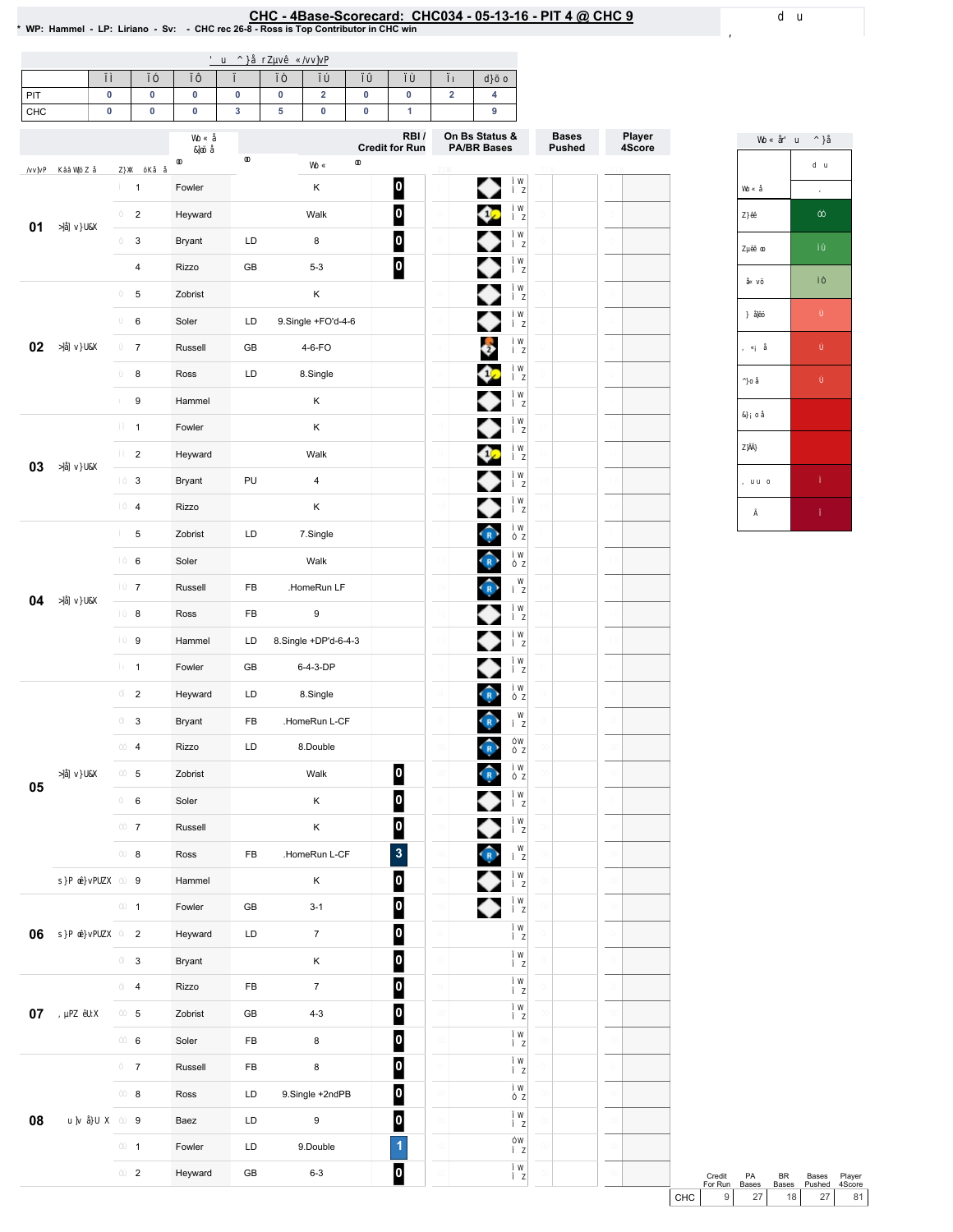## PIT - 4Base-Scorecard: CHC034 - 05-13-16 - PIT 4 @ CHC 9 - \* WP: Hammel - LP: Liriano - Sv: - CHC rec 26-8 - Ross is Top Contributor in CHC win

|                  |      |           |                      |                         | PIT - 4BaseScore - Player 4Score by Batting Order<br>WP: Hammel - LP: Liriano - Sv: - CHC034 - 05-13-16 - PIT 4 @ CHC 9<br>WP: Hammel - LP: Liriano - Sv: - CHC rec 26-8 - Ross is Top Contributor in CHC win |   |                         |           |                |             |                      |
|------------------|------|-----------|----------------------|-------------------------|---------------------------------------------------------------------------------------------------------------------------------------------------------------------------------------------------------------|---|-------------------------|-----------|----------------|-------------|----------------------|
|                  |      |           |                      |                         |                                                                                                                                                                                                               |   | <b>Bat Order</b>        |           |                |             |                      |
| Player           | Team | Position  | $\mathbf{1}$         | $\overline{\mathbf{2}}$ | 3                                                                                                                                                                                                             | 4 | 5                       | 6         | $\overline{7}$ | 8           | 9                    |
| <b>McCutchen</b> | PIT  | <b>CF</b> |                      | 15                      |                                                                                                                                                                                                               |   |                         |           |                |             |                      |
| Polanco          | PIT  | RF        |                      |                         | 10                                                                                                                                                                                                            |   |                         |           |                |             |                      |
| Marte            | PIT  | LF        |                      |                         |                                                                                                                                                                                                               | 8 |                         |           |                |             |                      |
| Rodriguez        | PIT  | PH-SS     |                      |                         |                                                                                                                                                                                                               |   |                         |           |                |             | 4                    |
| Cervelli         | PIT  | С         |                      |                         |                                                                                                                                                                                                               |   | $\overline{\mathbf{3}}$ |           |                |             |                      |
| <b>Harrison</b>  | PIT  | 2B        |                      |                         |                                                                                                                                                                                                               |   |                         |           | 1.             |             |                      |
| Jaso             | PIT  | 1B        | $\blacktriangleleft$ |                         |                                                                                                                                                                                                               |   |                         |           |                |             |                      |
| Liriano          | PIT  | P         |                      |                         |                                                                                                                                                                                                               |   |                         |           |                |             | $\blacktriangleleft$ |
| Figueroa         | PIT  | PH        |                      |                         |                                                                                                                                                                                                               |   |                         |           |                | $\mathbf 0$ |                      |
| Kang             | PIT  | 3B        |                      |                         |                                                                                                                                                                                                               |   |                         | $\bullet$ |                |             |                      |
| Mercer           | PIT  | SS        |                      |                         |                                                                                                                                                                                                               |   |                         |           |                | $\mathbf 0$ |                      |

|               | PIT - 4Score Box - Player Totals<br>None<br>WP: Hammel - LP: Liriano - Sv: - CHC rec 26-8 - Ross is Top Contributor in CHC win |               |                         |                     |                         |                 |                     |                |                |                          |  |  |
|---------------|--------------------------------------------------------------------------------------------------------------------------------|---------------|-------------------------|---------------------|-------------------------|-----------------|---------------------|----------------|----------------|--------------------------|--|--|
| Player        |                                                                                                                                | Team Position | Batting<br>Order<br>Nbr | Credit For Run      | PA Bases                | <b>BR</b> Bases | <b>Bases Pushed</b> | Player 4Score  | Appearances    | <b>Productivity Rate</b> |  |  |
| McCutchen     | <b>PIT</b>                                                                                                                     | CF            | $\overline{2}$          | 2                   | $\overline{7}$          | $\mathbf 0$     | 6                   | 15             | 5              | 3.000                    |  |  |
| Polanco       | PIT RF                                                                                                                         |               | 3                       | $\mathbf{1}$        | 6                       | 3               | $\mathbf 0$         | 10             | 5              | 2.000                    |  |  |
| Marte         | PIT LF                                                                                                                         |               | 4                       | $\mathbf 0$         | $\overline{\mathbf{c}}$ | $\overline{4}$  | $\overline{c}$      | 8              | 5              | 1.600                    |  |  |
| Rodriguez     |                                                                                                                                | PIT PH-SS     | 9                       | $\mathbf 0$         | $\mathbf{1}$            | 3               | 0                   | $\overline{4}$ | $\overline{2}$ | 2.000                    |  |  |
| Cervelli      | PIT C                                                                                                                          |               | 5                       | $\overline{1}$      | 1                       | $\mathsf 0$     | $\mathbf{1}$        | 3              | $\overline{4}$ | 0.750                    |  |  |
| Harrison      | PIT 2B                                                                                                                         |               | $\overline{7}$          | $\mathsf{O}\xspace$ | $\mathbf{1}$            | $\overline{1}$  | $-1$                | $\overline{1}$ | 4              | 0.250                    |  |  |
| Jaso          | PIT 1B                                                                                                                         |               | $\mathbf{1}$            | $\mathbf 0$         | $\overline{\mathbf{c}}$ | $\mathsf 0$     | $-1$                | $\overline{1}$ | 5              | 0.200                    |  |  |
| Liriano       | PIT P                                                                                                                          |               | 9                       | $\mathsf{O}\xspace$ | $\mathbf{1}$            | $\pmb{0}$       | $\pmb{0}$           | $\overline{1}$ | $\overline{2}$ | 0.500                    |  |  |
| Figueroa      | PIT PH                                                                                                                         |               | 8                       | $\mathbf 0$         | 0                       | 0               | 0                   | $\pmb{0}$      | $\mathbf{1}$   | 0.000                    |  |  |
| Kang          | PIT                                                                                                                            | 3B            | 6                       | $\pmb{0}$           | 0                       | $\mathbf 0$     | $\pmb{0}$           | $\mathbf 0$    | 4              | 0.000                    |  |  |
| Mercer        | <b>PIT</b>                                                                                                                     | SS            | 8                       | $\mathbf 0$         | 0                       | $\mathsf 0$     | 0                   | 0              | 3              | 0.000                    |  |  |
| <b>Totals</b> |                                                                                                                                |               |                         | $\overline{4}$      | 21                      | 11              | $\overline{7}$      | 43             | 40             | 1.075                    |  |  |

# PIT-4ScoreBox-PlayerTotals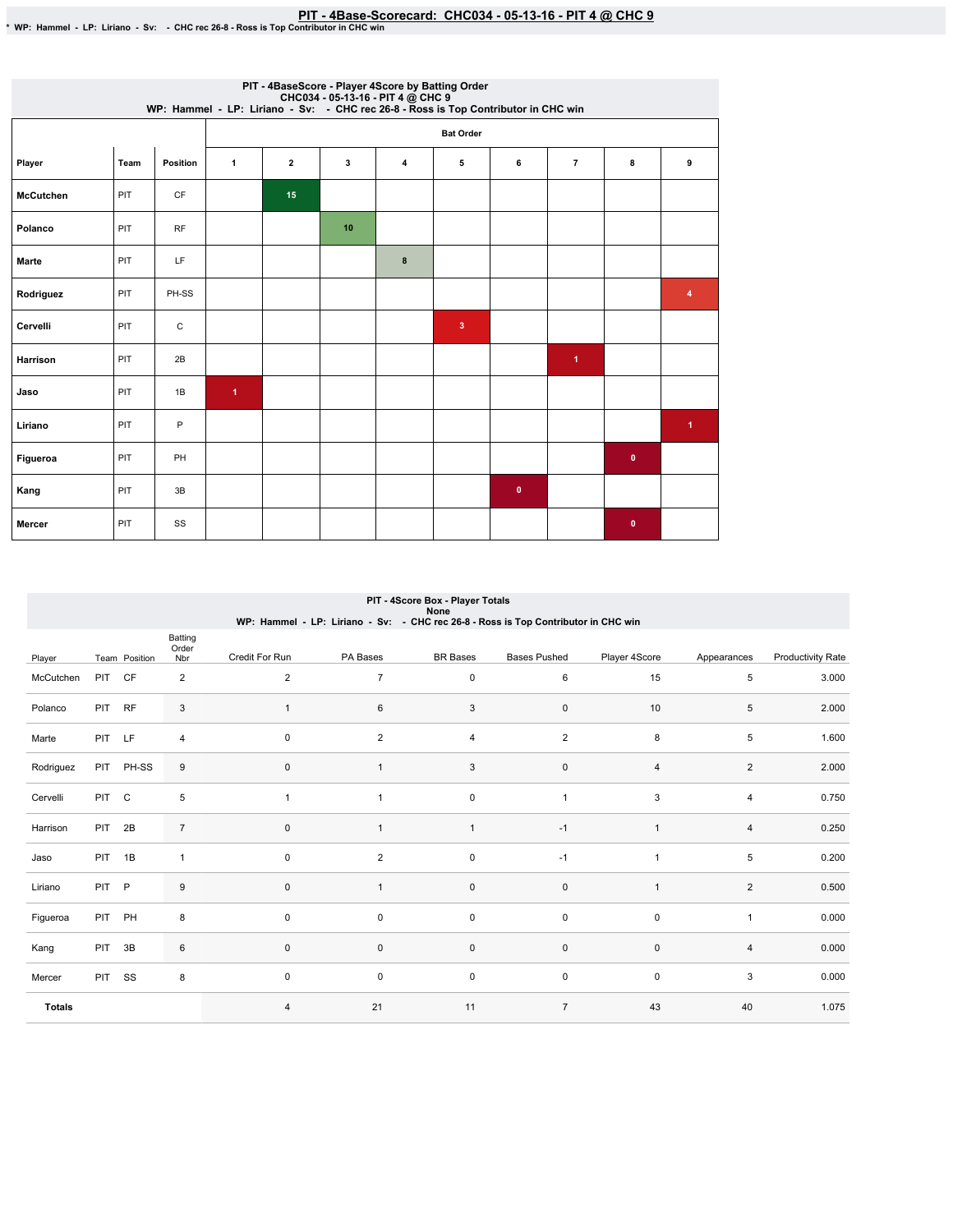## EHC - 4Base-Scorecard: CHC034 - 05-13-16 - PIT 4 @ CHC 9 - ♦ WP: Hammel - LP: Liriano - Sv: - CHCrec 26-8 - Ross is Top Contributor in CHC win

|                |            |          |              |                |    | CHC - 4BaseScore - Player 4Score by Batting Order<br>CHC034 - 05-13-16 - PIT 4 @ CHC 9<br>WP: Hammel - LP: Liriano - Sv: - CHC rec 26-8 - Ross is Top Contributor in CHC win |                  |   |                |    |                |
|----------------|------------|----------|--------------|----------------|----|------------------------------------------------------------------------------------------------------------------------------------------------------------------------------|------------------|---|----------------|----|----------------|
|                |            |          |              |                |    |                                                                                                                                                                              | <b>Bat Order</b> |   |                |    |                |
| Player         | Team       | Position | $\mathbf{1}$ | $\mathbf{2}$   | 3  | $\pmb{4}$                                                                                                                                                                    | 5                | 6 | $\overline{7}$ | 8  | 9              |
| <b>Ross</b>    | CHC        | С        |              |                |    |                                                                                                                                                                              |                  |   |                | 22 |                |
| <b>Russell</b> | CHC        | SS       |              |                |    |                                                                                                                                                                              |                  |   | 17             |    |                |
| <b>Bryant</b>  | CHC        | 3B-LF    |              |                | 13 |                                                                                                                                                                              |                  |   |                |    |                |
| Zobrist        | <b>CHC</b> | 2B       |              |                |    |                                                                                                                                                                              | 8                |   |                |    |                |
| Heyward        | CHC        | RF       |              | $6\phantom{a}$ |    |                                                                                                                                                                              |                  |   |                |    |                |
| Soler          | CHC        | LF       |              |                |    |                                                                                                                                                                              |                  | 6 |                |    |                |
| Fowler         | CHC        | CF       | 4            |                |    |                                                                                                                                                                              |                  |   |                |    |                |
| <b>Rizzo</b>   | <b>CHC</b> | 1B       |              |                |    | 4                                                                                                                                                                            |                  |   |                |    |                |
| Hammel         | CHC        | P        |              |                |    |                                                                                                                                                                              |                  |   |                |    | $\overline{1}$ |
| <b>Baez</b>    | CHC        | 3B-Dsub  |              |                |    |                                                                                                                                                                              |                  |   |                |    | $\mathbf 0$    |

|               | CHC - 4Score Box - Player Totals<br>None<br>WP: Hammel - LP: Liriano - Sv: - CHC rec 26-8 - Ross is Top Contributor in CHC win |                         |                |                |                     |                     |                |              |                          |  |  |  |
|---------------|--------------------------------------------------------------------------------------------------------------------------------|-------------------------|----------------|----------------|---------------------|---------------------|----------------|--------------|--------------------------|--|--|--|
| Player        | Team Position                                                                                                                  | Batting<br>Order<br>Nbr | Credit For Run | PA Bases       | <b>BR</b> Bases     | <b>Bases Pushed</b> | Player 4Score  | Appearances  | <b>Productivity Rate</b> |  |  |  |
| Ross          | CHC C                                                                                                                          | 8                       | 3              | 6              | 3                   | 10                  | 22             | 4            | 5.500                    |  |  |  |
| Russell       | CHC SS                                                                                                                         | $\overline{7}$          | 3              | 5              | $\mathbf{1}$        | 8                   | 17             | 4            | 4.250                    |  |  |  |
| Bryant        | CHC 3B-LF                                                                                                                      | 3                       | 2              | 4              | $\mathsf{O}\xspace$ | $\overline{7}$      | 13             | 4            | 3.250                    |  |  |  |
| Zobrist       | CHC 2B                                                                                                                         | 5                       | $\mathbf{0}$   | $\overline{2}$ | 6                   | $\mathsf 0$         | 8              | 4            | 2.000                    |  |  |  |
| Heyward       | CHC RF                                                                                                                         | $\overline{2}$          | $\mathbf 0$    | 3              | $\sqrt{3}$          | $\mathbf 0$         | 6              | 5            | 1.200                    |  |  |  |
| Soler         | CHC LF                                                                                                                         | 6                       | $\mathbf 0$    | $\overline{2}$ | $\mathbf{3}$        | $\mathbf{1}$        | 6              | 4            | 1.500                    |  |  |  |
| Fowler        | CHC CF                                                                                                                         | $\mathbf{1}$            | $\mathbf{1}$   | $\overline{c}$ | $\mathsf{O}\xspace$ | $\overline{1}$      | $\overline{4}$ | 5            | 0.800                    |  |  |  |
| Rizzo         | CHC 1B                                                                                                                         | $\overline{4}$          | $\mathbf{0}$   | $\overline{c}$ | $\overline{2}$      | $\mathsf 0$         | $\overline{4}$ | 4            | 1.000                    |  |  |  |
| Hammel        | CHC P                                                                                                                          | 9                       | $\mathbf 0$    | $\mathbf{1}$   | $\mathsf{O}\xspace$ | $\mathsf 0$         | $\overline{1}$ | 3            | 0.333                    |  |  |  |
| Baez          | CHC 3B-Dsub                                                                                                                    | $\boldsymbol{9}$        | $\mathbf 0$    | $\mathsf 0$    | $\mathsf{O}\xspace$ | $\mathsf{O}\xspace$ | $\pmb{0}$      | $\mathbf{1}$ | 0.000                    |  |  |  |
| <b>Totals</b> |                                                                                                                                |                         | 9              | 27             | 18                  | 27                  | 81             | 38           | 2.132                    |  |  |  |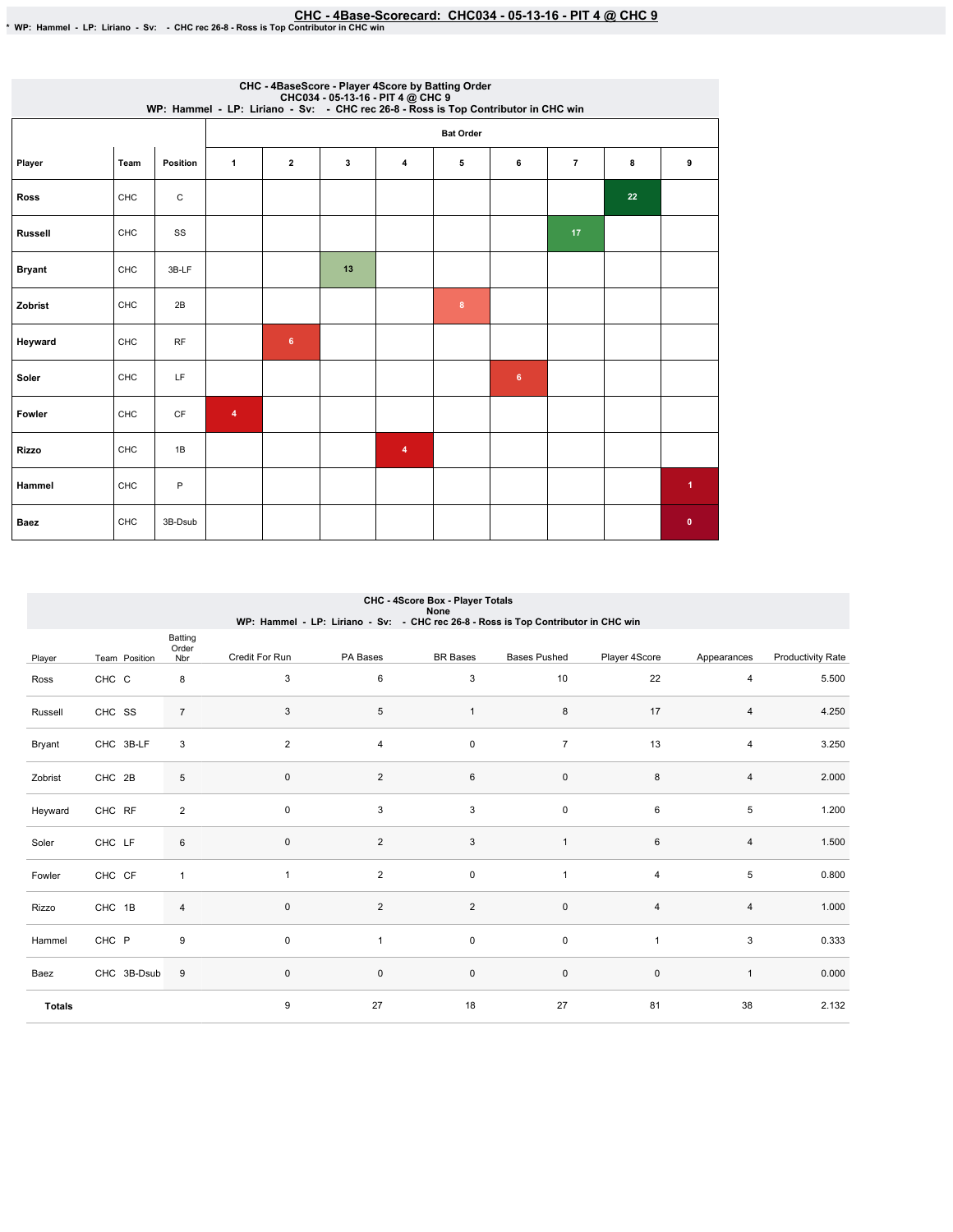|                           |           |                    | 1.00010101                | Detail by Bat Order/Player |                          |                     |                     |                          |                           |
|---------------------------|-----------|--------------------|---------------------------|----------------------------|--------------------------|---------------------|---------------------|--------------------------|---------------------------|
| <b>Bat Order</b>          | Player    | Inning             | Play Text                 | <b>LOBStatus</b>           | Credit For Run           | PA Bases            | <b>BR</b> Bases     | <b>Bases Pushed</b>      | Player 4Score             |
|                           |           | 01                 | Κ                         |                            | $\mathsf 0$              | $\mathsf{O}\xspace$ | $\mathsf{O}\xspace$ | $\mathsf{O}\xspace$      | $\boldsymbol{0}$          |
|                           |           | 03                 | 4-6-3-DP                  |                            | $\mathbf 0$              | 0                   | $\mathsf{O}\xspace$ | $-1$                     | $-1$                      |
|                           |           | 05                 | 8.Single                  | Left on 1st                | $\mathbf 0$              | $\mathbf{1}$        | $\mathsf{O}\xspace$ | $\mathsf{O}\xspace$      | $\mathbf{1}$              |
| $\mathbf{1}$              | Jaso      | 07                 | Walk                      | Left on 1st                | $\mathbf 0$              | $\mathbf{1}$        | $\mathsf 0$         | $\mathbf 0$              | 1                         |
|                           |           | 09                 | $5-3$                     |                            | $\mathbf 0$              | $\mathsf{O}\xspace$ | $\mathsf 0$         | $\mathsf{O}\xspace$      | $\mathsf{O}\xspace$       |
|                           |           |                    |                           | <b>Player Totals</b>       | $\underline{0}$          | $\underline{2}$     | $\overline{0}$      | $-1$                     | $\overline{1}$            |
|                           |           | 01                 | 7.Single                  | Left on 1st                | $\mathsf 0$              | $\mathbf{1}$        | $\mathsf 0$         | $\mathbb O$              | $\mathbf{1}$              |
|                           |           | 03                 | 8.Double                  | Left on 2nd                | $\mathbf 0$              | $\overline{c}$      | $\mathsf 0$         | $\mathbf 0$              | $\sqrt{2}$                |
|                           |           | 05                 | $\ensuremath{\mathsf{3}}$ |                            | $\mathsf 0$              | $\mathsf{O}\xspace$ | $\mathsf{O}\xspace$ | $\mathbf 0$              | $\mathsf{O}\xspace$       |
| $\overline{2}$            | McCutchen | 07                 | $5-3$                     |                            | $\mathbf 0$              | $\mathsf{O}\xspace$ | $\mathsf{O}\xspace$ | $\mathsf{O}\xspace$      | $\mathsf{0}$              |
|                           |           | 09                 | .HomeRun LF               |                            | $\overline{c}$           | $\overline{4}$      | $\mathsf{O}\xspace$ | 6                        | 12                        |
|                           |           |                    |                           | <b>Player Totals</b>       | $\underline{2}$          | $\underline{7}$     | $\overline{0}$      | $\underline{6}$          | 15                        |
|                           |           | 01                 | K                         |                            | $\mathbf 0$              | $\mathsf{O}\xspace$ | $\mathsf 0$         | $\mathsf{O}\xspace$      | $\mathsf{O}\xspace$       |
|                           |           | 03                 | Walk                      | Left on 1st                | $\mathbf 0$              | $\mathbf{1}$        | $\mathbf 0$         | $\mathbf 0$              | $\mathbf{1}$              |
|                           |           | 06                 | 9.Double +Home-E2         |                            | $\mathbf{1}$             | $\overline{c}$      | $\overline{c}$      | $\mathbf 0$              | $\,$ 5 $\,$               |
| $\ensuremath{\mathsf{3}}$ | Polanco   | 08                 | 9.Double                  | Left on 3rd                | $\mathbf 0$              | $\overline{2}$      | $\mathbf{1}$        | $\mathsf{O}\xspace$      | $\ensuremath{\mathsf{3}}$ |
|                           |           | 09                 | Walk                      | Left on 1st                | $\mathbf 0$              | $\mathbf{1}$        | $\mathbf 0$         | $\mathsf{O}\xspace$      | $\mathbf{1}$              |
|                           |           |                    |                           | <b>Player Totals</b>       | $\underline{\mathbf{1}}$ | $\underline{6}$     | $\overline{3}$      | $\underline{0}$          | 10                        |
|                           |           | 01                 | $6 - 3$                   |                            | $\mathsf 0$              | $\mathsf{O}\xspace$ | $\mathsf{O}\xspace$ | $\mathsf{O}\xspace$      | $\mathsf{O}\xspace$       |
|                           |           | 03                 | $\sf K$                   |                            | $\mathbf 0$              | $\mathsf{O}\xspace$ | $\mathbf 0$         | $\mathsf{O}\xspace$      | $\mathsf{O}\xspace$       |
|                           |           | 06                 | 9.Single +2ndSB+3rd-E2    |                            | $\mathbf 0$              | $\mathbf{1}$        | 3                   | $\mathbf{1}$             | $\,$ 5 $\,$               |
| $\overline{\mathbf{4}}$   | Marte     | 08                 | 4.Single +2ndSB           | Left on 2nd                | $\mathbf 0$              | $\mathbf{1}$        | $\mathbf{1}$        | $\mathbf{1}$             | $\ensuremath{\mathsf{3}}$ |
|                           |           | 09                 | 8                         |                            | $\mathbf 0$              | $\mathsf{O}\xspace$ | $\mathbf 0$         | $\mathsf{O}\xspace$      | $\mathsf{O}\xspace$       |
|                           |           |                    |                           | <b>Player Totals</b>       | $\underline{0}$          | $\underline{2}$     | $\overline{4}$      | $\underline{2}$          | $\underline{8}$           |
|                           |           | 02                 | $6 - 3$                   |                            | $\mathbf 0$              | $\mathsf{O}\xspace$ | $\mathsf{O}\xspace$ | $\mathbf 0$              | $\mathsf{O}\xspace$       |
|                           |           | 04                 | Κ                         |                            | $\mathbf 0$              | $\mathsf{O}\xspace$ | $\mathbf 0$         | $\mathsf{O}\xspace$      | $\mathsf{0}$              |
| $\mathbf 5$               | Cervelli  | 06                 | 5.Single +DP'd-6-4-3      |                            | $\mathbf{1}$             | $\mathbf{1}$        | $\mathsf{O}\xspace$ | $\mathbf{1}$             | $\ensuremath{\mathsf{3}}$ |
|                           |           | ${\bf 08}$         | 9                         |                            | $\mathbf 0$              | 0                   | $\mathsf 0$         | $\mathbf 0$              | $\mathsf{O}\xspace$       |
|                           |           |                    |                           | <b>Player Totals</b>       | $\overline{1}$           | $\overline{1}$      | $\overline{0}$      | $\underline{\mathbf{1}}$ | $\overline{3}$            |
|                           |           | 02                 | $\sf K$                   |                            | $\Omega$                 | 0                   | $\overline{0}$      | 0                        | $\Omega$                  |
|                           |           | 04                 | 8                         |                            | $\boldsymbol{0}$         | 0                   | $\mathsf 0$         | $\mathsf{O}\xspace$      | $\mathsf{O}\xspace$       |
| 6                         | Kang      | 06                 | Κ                         |                            | $\mathbf 0$              | 0                   | $\mathsf 0$         | $\mathsf 0$              | $\mathsf{O}\xspace$       |
|                           |           | 08                 | 8                         |                            | $\mathbf 0$              | $\mathbf 0$         | $\mathsf 0$         | $\mathsf{O}$             | $\mathsf{O}\xspace$       |
|                           |           |                    |                           | <b>Player Totals</b>       | $\underline{0}$          | $\underline{0}$     | $\underline{0}$     | $\underline{0}$          | $\underline{0}$           |
|                           |           | 02                 | 5.Single +2ndSB           | Left on 2nd                | $\mathbf 0$              | $\mathbf{1}$        | $\mathbf{1}$        | $\mathbb O$              | $\mathbf 2$               |
|                           |           | 04                 | $5-3$                     |                            | $\mathbf 0$              | $\mathsf{O}\xspace$ | $\mathsf 0$         | $\mathsf{O}\xspace$      | $\mathsf{0}$              |
| $\overline{7}$            | Harrison  | 06                 | 6-4-3-DP                  |                            | $\mathsf{O}\xspace$      | $\mathsf{O}\xspace$ | $\mathsf{O}\xspace$ | $-1$                     | $-1$                      |
|                           |           | 08                 | $5-3$                     |                            | $\mathbf 0$              | $\mathsf{O}\xspace$ | $\mathsf 0$         | $\mathbb O$              | $\mathsf{O}\xspace$       |
|                           |           |                    |                           | <b>Player Totals</b>       | $\underline{0}$          | $\overline{1}$      | $\overline{1}$      | $-1$                     | $\overline{1}$            |
|                           |           | 02                 | $6 - 3$                   |                            | $\mathsf{O}\xspace$      | $\mathsf{O}\xspace$ | $\mathsf{O}\xspace$ | $\mathsf{O}\xspace$      | $\mathsf{O}\xspace$       |
|                           |           | 05                 | $6 - 3$                   |                            | $\mathbf 0$              | 0                   | $\mathsf 0$         | $\mathsf{O}\xspace$      | $\mathsf{O}\xspace$       |
|                           | Mercer    | 07                 | Κ                         |                            | $\mathbf 0$              | $\mathsf{O}\xspace$ | $\mathsf 0$         | $\mathsf{O}\xspace$      | $\mathsf{O}\xspace$       |
| 8                         |           |                    |                           | <b>Player Totals</b>       | $\underline{0}$          | $\underline{0}$     | $\overline{0}$      | $\underline{0}$          | $\underline{0}$           |
|                           |           | 09                 | $3-1$                     |                            | $\mathbf 0$              | $\mathsf{O}\xspace$ | $\mathsf 0$         | $\mathsf{O}\xspace$      | $\mathsf{0}$              |
|                           | Figueroa  |                    |                           | <b>Player Totals</b>       | $\underline{0}$          | $\underline{0}$     | $\underline{0}$     | $\underline{0}$          | $\underline{0}$           |
|                           |           | 03                 | 8.Single +DP'd-4-6-3      |                            | $\mathsf 0$              | $\mathbf{1}$        | $\mathsf{O}\xspace$ | $\mathsf{O}\xspace$      | $\mathbf{1}$              |
|                           | Liriano   | 05                 | $3-1$                     |                            | $\mathbf 0$              | $\mathsf{O}\xspace$ | 0                   | $\mathsf{O}\xspace$      | $\mathsf{O}\xspace$       |
|                           |           |                    |                           | <b>Player Totals</b>       | $\underline{0}$          | $\overline{1}$      | $\underline{0}$     | $\underline{0}$          | $\underline{\mathbf{1}}$  |
| 9                         |           | 07                 | Κ                         |                            | $\mathsf 0$              | $\mathsf{O}\xspace$ | $\mathsf 0$         | $\mathbf 0$              | $\mathsf{O}\xspace$       |
|                           | Rodriguez | 09                 | Walk +2ndDefInd           |                            | $\mathsf 0$              | $\mathbf{1}$        | 3                   | $\mathsf{O}\xspace$      | $\overline{4}$            |
|                           |           |                    |                           | <b>Player Totals</b>       | $\underline{0}$          | $\overline{1}$      | $\underline{3}$     | $\underline{0}$          | $\overline{4}$            |
|                           |           | <b>Grand Total</b> |                           |                            | $\underline{4}$          | 21                  | 11                  | $\overline{1}$           | $\frac{43}{5}$            |

#### <u>PIT - 4Base-Scorecard: CHC034 - 05-13-16 - PIT 4 @ CHC 9</u>

\* WP: Hammel-LP: Liriano- Sv: - CHC rec 26-8 - Ross is Top Contributor in CHC win